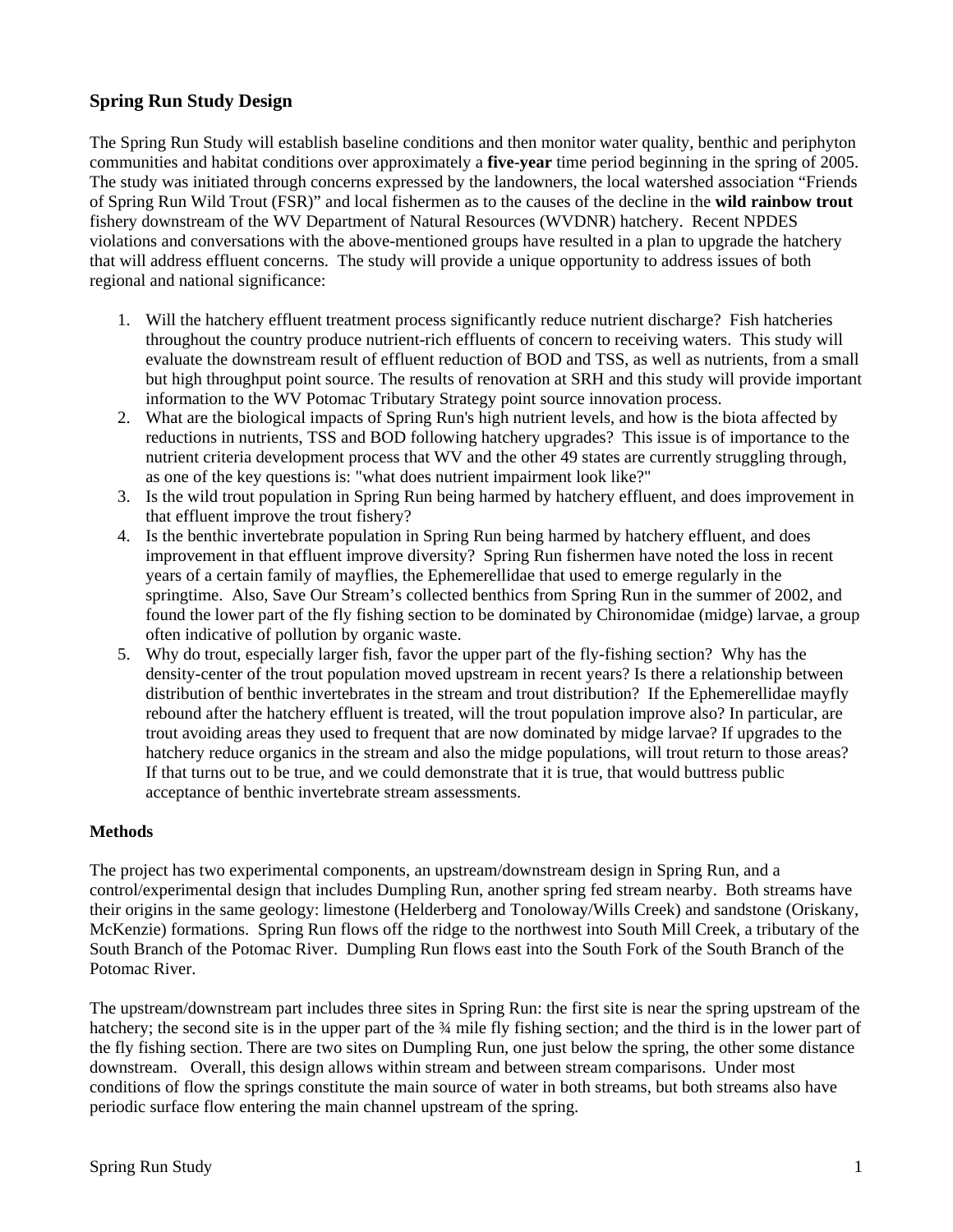Water chemistries and flow measurements are collected monthly from April through September, typically on mid-week days. Water quality parameters include nitrogen in the forms of ammonia-nitrogen, nitrate/nitrite, total Kjeldahl nitrogen, total nitrogen (the sum of nitrate/nitrite and TKN), soluble reactive phosphorus, total phosphorus, total suspended solids (TSS), biochemical oxygen demand (BOD $_5$ ), and basic field parameters (pH, temperature, conductivity). Flow measurements are collected at the same time as water samples at one site in each stream. Primarily the WV Department of Agriculture (WVDA) and WV Conservation Agency (WVCA) complete these tasks.

Benthic invertebrate and periphyton samples are collected twice each year at all sites, in May and August, according to the standard procedures in use by the WV Department of Environmental Protection (WVDEP). A modified Rapid Bioassessment Protocol (RBP) habitat condition assessment focusing on sediment will be conducted once each year in addition to cross-section surveys and pebble count collections. Primarily a WVDEP representative (Save Our Streams Coordinator) and Cacapon Institute (CI) will complete the fieldwork for this component.

Additional components of this study include collecting information regarding fish populations, stream bank restoration and volunteer monitoring. WVDNR will conduct periodic electro-shock fish surveys and FSR will report on size and location of trout caught and released as documented by permitted fly fisherman. WVDOH and the WVCA are working on a stream bank restoration project above the spring to reduce sediment and stabilize portions of the stream upstream from the spring, and WVDOH will repair culverts and drainage ditches downstream from the hatchery. Finally, a volunteer monitoring group known as the "Potomac Highland Christian Home Educators (PHCE)" is using Level One WV Save Our Streams procedures to assess the lower portion of Spring Run.

The following agency documents and other guidance manuals will be used as the standards of procedures throughout the duration of the study. These documents are available upon request.

- 1. WVDA (Regulatory and Environmental Affairs Division) SOP's for Stream Discharge Measurement. November 2006 Revision
- 2. WVDA (Regulatory and Environmental Affairs Division) SOP's for the Collection of Water Quality Samples. November 2006 Revision
- 3. WVDEP (Watershed Assessment Section) SOP-G. Benthic Macroinvertebrate Collection Protocols. 2005 (will adopt 2006 revisions)
- 4. WVDEP (Watershed Assessment Section) SOP-H. Benthic Macroinvertebrate Sample Processing. 2005 (will adopt 2006 revisions)
- 5. WVDEP (Watershed Assessment Section) SOP-J. Periphyton. 2005 (will adopt 2006 revisions)
- 6. WVDEP (West Virginia Save Our Streams Program) Advanced Manual. June 2004
- 7. Bain, N.B. and N.J. Stevenson, editors, 1999. Aquatic Habitat Assessment: Common Methods. American Fisheries Society, Bethesda, Maryland

## **Reporting**

Reports of the information collected will be produced on an annual basis and will be made available on Cacapon Institute's web page at: http://www.cacaponinstitute.org/. Hard copies of the report will also be sent to grantees and other interested stakeholders. These reports will be available late winter or early spring following each season (collection period). Parts of the report may be appended as information becomes available from outsources (i.e. benthic and periphyton analysis etc.).

## **Researchers and Partners**

FSR, CI, WVCA, WVDA, WVDNR, WVDEP, FI, WVDOH and PHCE are partnering in this study. A contact list of the primary researchers is provided in Table 1 on the next page.